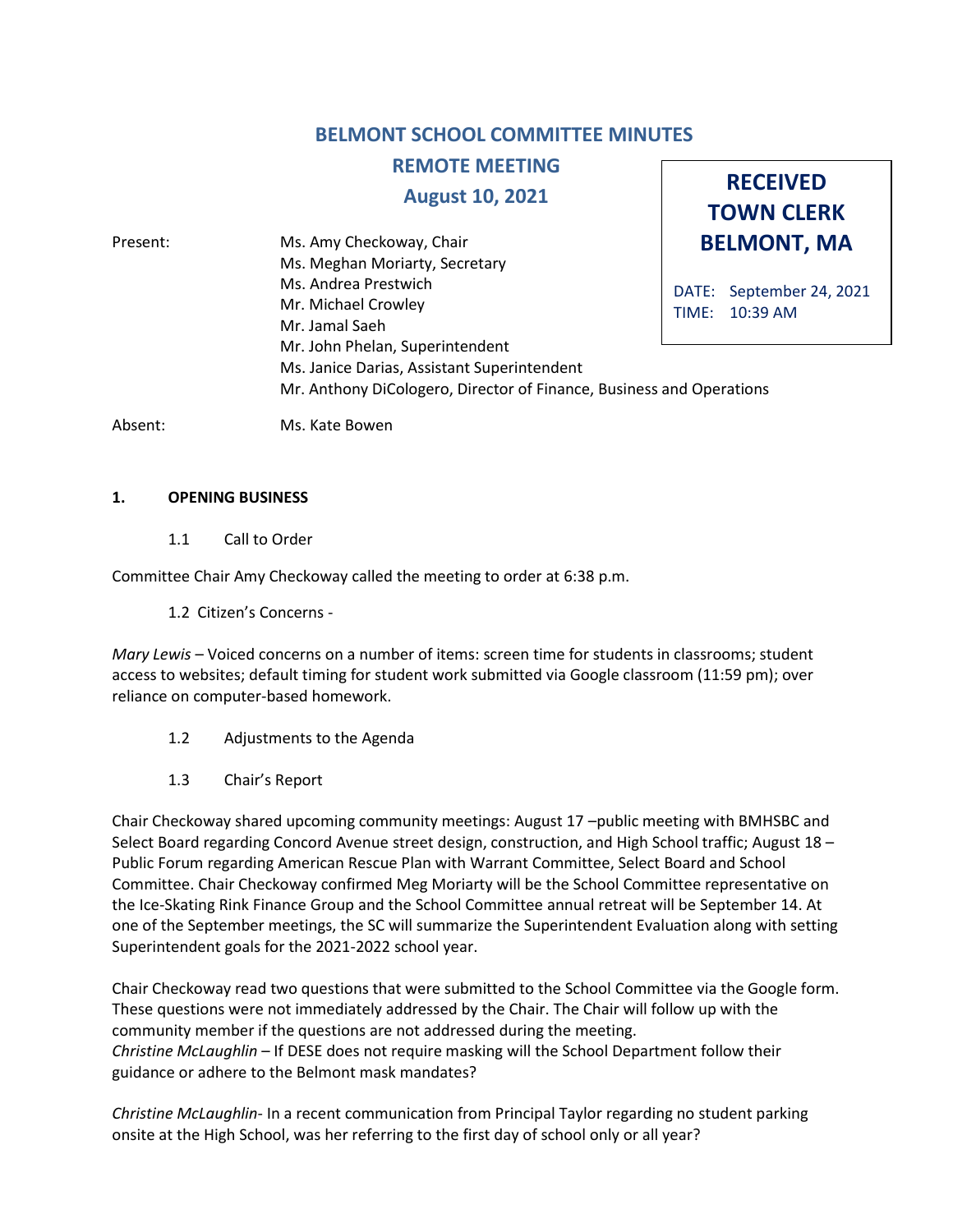# 1.4 Superintendent's Report

Superintendent Phelan reported that Phase I of the Belmont Middle and High School will be completed on time to welcome students in September. Phase II will begin immediately after with the demolition of the old building and the completion of the Grade 7/8 wing by September 2023. Student tours will occur on September 7. The BPS staff's first day back is September 8 and all students will return on September 9.

The administration completed the third round of elementary registration and placements. Current enrollment numbers (fully enrolled) are as follows: K=287, Gr1=280, Gr2=334, Gr3=347, Gr4=335. Partially enrolled students number 30-40. Middle and high school registration numbers will be presented in September.

## **2. UNFINISHED BUSINESS – none**

## **3. MAJOR BUSINESS**

## 3.1 Back to School Health/Safety Protocol Plan (Vote)

Superintendent Phelan thanked Board of Health member Dr. Adrienne Allen, for joining the meeting along with Health Department Director Wesley Chin, and BPS Director of Nursing Marybeth Rumley.

He stated the School Committee objectives are to open school safely and to keep school open and minimize disruptions to teaching and learning. To achieve these objectives, the latest guidelines and requirements form federal, state, and local agencies and associations (CDC, AAP, DPH, DESE) have been reviewed. This guidance must be measured against the July 30 DESE expectations for the upcoming school year, which include a return to in-person 5 days a week, maximizing distancing to the extent possible in classrooms, a move towards more traditional lunch conditions, and a requirement for full masking on busses and in the school health clinic.

Superintendent Phelan also noted local guidance from the Belmont Board of Health "strongly recommend the SC use universal masking for staff and students" and from the Belmont Select Board "face coverings are required for all individuals aged two years and above in all indoor public spaces."

Superintendent Phelan stated the district will continue with mitigation strategies to minimize disruptions to the 2021-2022 school year based on Health Team recommendations.

Director of Nursing Beth Rumley indicated she is concerned about the workload and time required to implement the test and stay program. Director Rumley will listen in on the DESE webinar tomorrow regarding testing.

Chair Checkoway introduced Dr. Adrienne Allen of the Board of Health who offered her thoughts with the understanding that COVID is constantly changing and not everything is known about the virus. The Board of Health voted an indoor mask mandate to mitigate the spread of the disease. She indicated the mandate included schools.

The Chair announced her goals for the following masking discussion: 1. provide a plan to families and staff for the start of the school year; 2. amend the current SC masking policy to reflect current state; 3. discuss gaps in existing town-wide mandate for school population; 4. acknowledge who has authority to mandate masks in the Belmont Public Schools.

Each School Committee member offered his or her view. There was agreement among members with respect to beginning the school year requiring masks for K-12. SC members voiced the need to re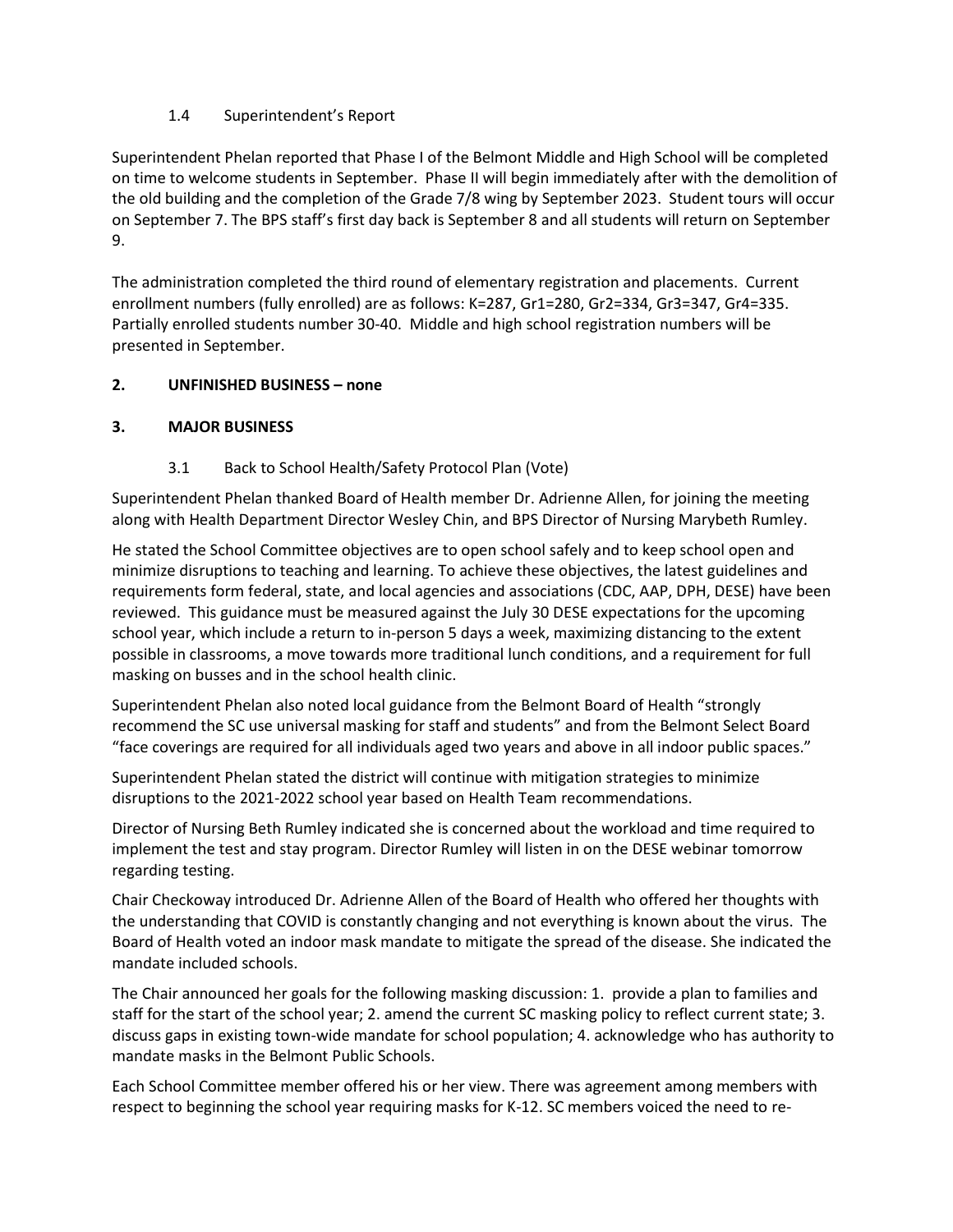evaluate the situation over time. Some members were hesitant about waiving masks at the High School based on the sunset clause in the BOH mandate for the town and would like BOH recommendations.

Chair Checkoway took questions and comments from the community. *Note: These meeting minutes may include statements by members of the public. Although the School Committee tries to reproduce these statements faithfully, the School Committee does not necessarily endorse the opinions expressed in these statements and cannot guarantee that the information contained in these statements is accurate.*

*Mary Lewis – Thanked the School Committee/Administrators for differentiating students in Chenery Middle School from the High School. She is concerned about lifting a masking mandate after one month.* 

*Jin Xu- Questioned whether masks are doing harm to young children with breathing difficulties.* 

*Danielle Lemack- Stated that masking and distancing is having negative impact on children and asked the SC to mandate vaccinations when possible.* 

*Jeff Liberty-Voiced his support for "making a decision" and revisiting that decision later. He would like the SC to defer to the Board of Health and encouraged Town governing bodies to communicate together as to how mandates will be enforced.*

*Elshad Kasumov- Shared his opinion that vaccines are excellent, but do not prevent the spread of the virus and encouraged the SC to continue with additional layers of mitigation.* 

*Mariola Magovcevic- Stated her support for mask mandates and asked whether the children should keep 6' distancing during lunch.* 

*Larry Schmidt- Asked that the SC consider the difficulty of hearing when masks are being used. He encouraged the SC to look at the MIT masking policy allowing teachers and students to unmask temporarily when speaking or asking questions.* 

*Stephanie Buckler- Voiced support for universal masking with no clauses of relaxing mandates. She would like to hear more about logistics for lunchtime.* 

*Didier Moise- Would like mask mandate for all schools and asked if teachers could be surveyed on their vaccination status. He is concerned about adults interacting with kids who are not vaccinated.* 

*Sandi Clement McKinley- Would like the district to require teachers and staff be vaccinated. She is surprised the SD is still waiting for legal opinion on this subject.* 

Chair Checkoway presented the existing School Committee policy on face coverings (5005A). The School Committee engaged in further discussion regarding the wording of a motion to be put forward for a vote. In response to a question from a SC member, Director of Nursing Rumley confirmed the District's capacity to distinguish which students are or are not vaccinated is limited. The SC agreed to revisit the wording of the current mask policy and make any necessary changes at an upcoming meeting. Chair Checkoway will reach out to the Chair of the BOH to set up a meeting to discuss strategies to increase vaccination rates.

Superintendent Phelan suggested the School Committee make a motion that SC accepts the mask mandate by the Board of Health and ask that the BOH review the policy's sunset clause with schools in mind at their next meeting.

**On a motion offered by Amy Checkoway and seconded by Mike Crowley, it was VOTED on a roll call vote (4-0-1) to accept the universal mask mandate recommended by the Board of Health for the school district for the beginning of the 2021-2022 school year, and will revisit the mask policy and discuss strategies to increase vaccination rates with the BOH by the end of September 2021.** 

Crowley-aye, Moriarty-aye, Prestwich –abstain due to technical difficulties, Saeh-aye, Checkoway-aye

Upon her return from technical difficulties, member Prestwich voiced her support of the motion.